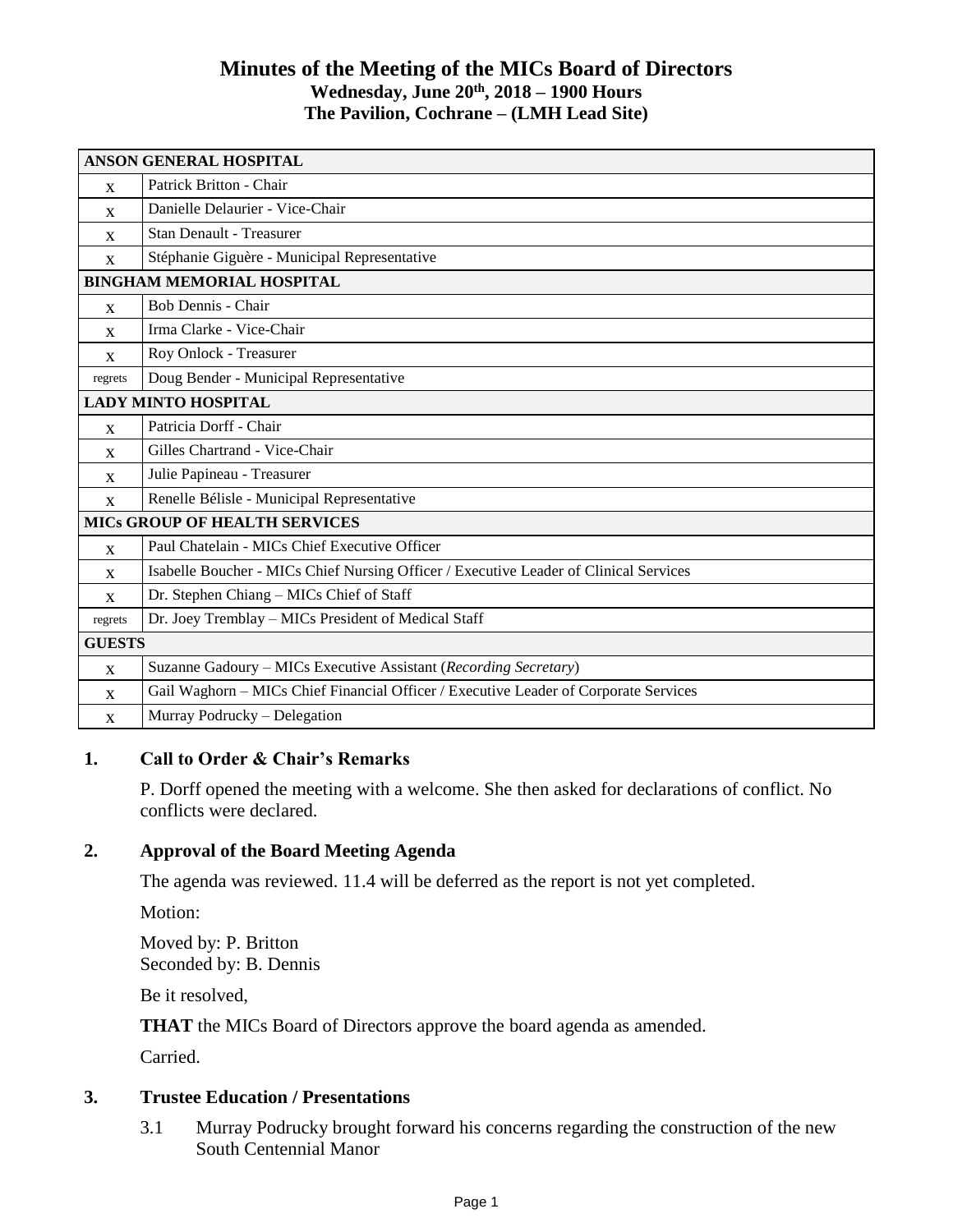- Mr. Podrucky spent about sixteen years visiting his father at the manor
- His father occupied three different rooms, each having varying degrees of sunlight; there is very little sunlight in the rooms facing north and sunlight is a key factor in a person's mental environment
- His key concern is that the new plans have the resident rooms facing north which is not the best environment for them
- He is asking that the board consider changing the plans so that the Residents' rooms are located in the southern side of the building
- His father spent his last years in the north facing room and it was dark all the time
- He suggests that the service wing be used for resident rooms instead as it faces south
- Mr. Podrucky asks that he be kept updated with any changes to the plans
- 3.2 Advanced Board Program for the Health Care Sector Report B. Dennis
	- The report which was provided for information highlighted some key elements of the conference, some of which could be implemented at MICs
	- BMH Board Chair's recommendations will be discussed at the next Board Ad Hoc Committee meeting
- 3.3 Advanced Board Program for the Health Care Sector Report I. Clarke
	- The report was provided for information

### **4. Approval of Minutes**

4.1 Minutes of the MICs Board of Directors meeting held May 23<sup>rd</sup>, 2018 were provided for information.

Motion:

Moved by: R. Bélisle Seconded by: R. Papineau

Be it resolved,

**THAT** the MICs Board of Directors approve the minutes of the meeting held May 23<sup>rd</sup>, 2018 as presented.

Carried.

## **5. Follow-up Items**

- 5.1 The 2017-2018 Board Work Plan was reviewed
	- We are on track with the work plan.

## **6. MICs Finance**

- 6.1 G. Waghorn provided a brief overview of the capital budgets for each site.
	- Budgets include equipment and building renovations that meet capital criteria
	- Information comes from the program team leaders
		- BMH: requesting \$339,442.68 in high priority items for capital equipment; funding shortfall of \$93,563.68; total building and maintenance requesting \$490,000; funding shortfall of \$113,354 from capital reserves
		- AGH: requesting \$318,527 for high priority items; funding shortfall of \$15,094; total building upgrade costs \$1,333,000; funding shortfall of \$499,705 from capital reserves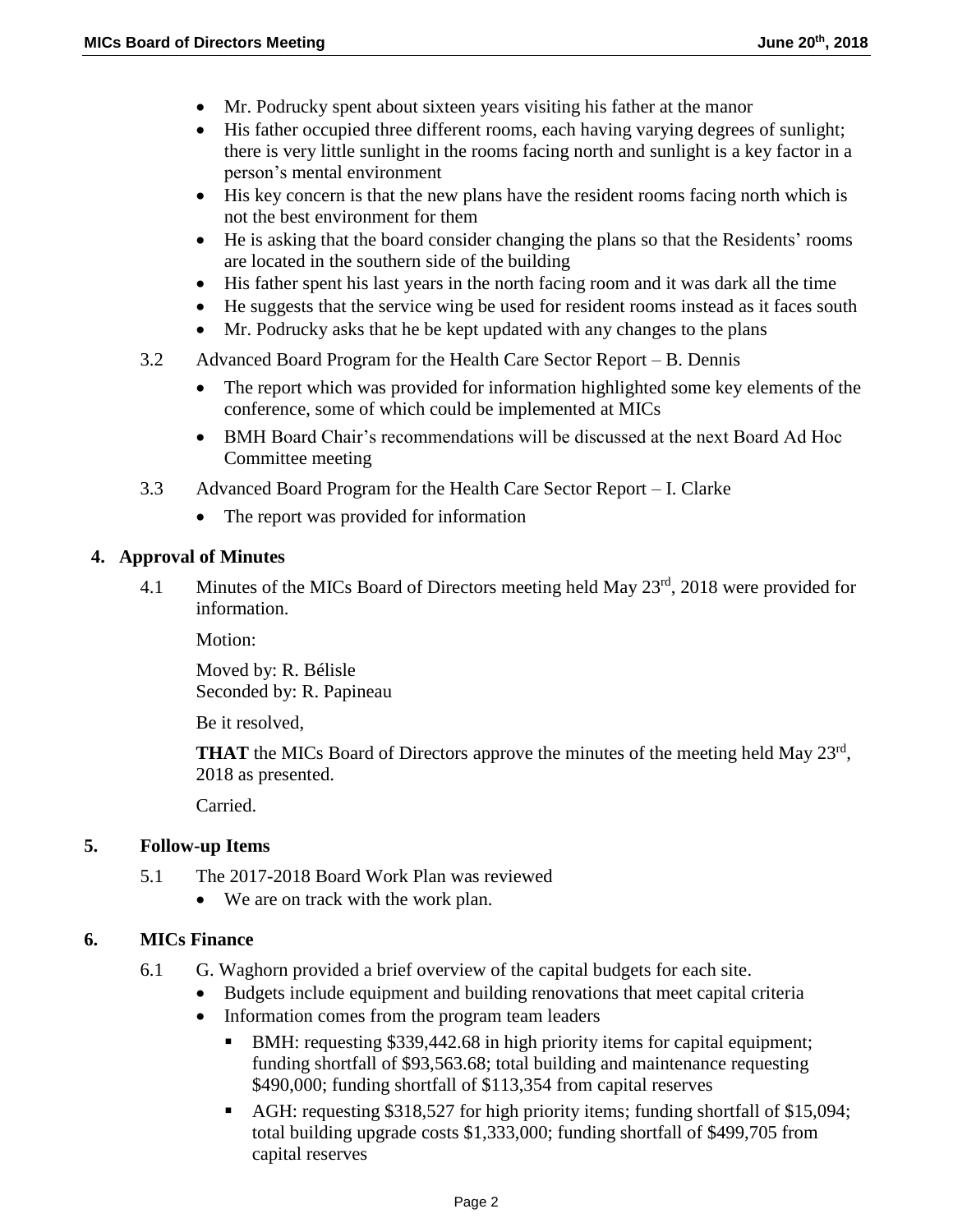- SCM: requesting \$20,866.65 for high priority items; fully funded; remainder potentially available for emergency items
- LMH: requesting \$318,373; fully funded; remainder potentially available for emergency items; total building cost of \$3,080,000; funding shortfall of \$1,510,714
- VM: requesting \$27,286.57; fully funded; remainder potentially available for emergency items
- IT: total technology capital budget requesting \$186,000

Motion: Approval of the 2018-2019 Capital Budgets

Moved by: J. Papineau Seconded by: D. Delaurier

Be it resolved,

**THAT** the MICs Board of Directors approve the Capital and IT Budgets for the fiscal year 2018-2019 as recommended by the MICs Audit and Finance Committee in the amounts as presented.

Carried.

### **7. Site Business**

- 7.1 Anson General Hospital
	- French Language Services Report
	- Document was provided for information
- 7.2 Bingham Memorial Hospital
	- French Language Services Report
	- Document was provided for information
- 7.3 Lady Minto Hospital
	- French Language Services Report was provided for information
	- Tender for Roof Replacement
		- Roof replacement is a high priority item in capital budget
		- Applied for Exceptional Circumstance Funding under HIRF program
		- If ECF funding is denied, project will have to be funded from capital reserves
		- **Project has been tendered; recommending Flynn Canada be awarded the project**

Moved by: G. Chartrand Seconded by: R. Bélisle

Be it resolved,

**THAT** the MICs Board of Directors approve the selection of Flynn Canada to replace the roof of the Lady Minto Hospital in the amount of \$1,222,300 plus HST as presented.

Carried.

#### **8. Partnership Business**

- 8.1 May Board Effectiveness Survey Results
	- 13 out of 13 surveys were submitted.
- 8.2 Online June Board Effectiveness Survey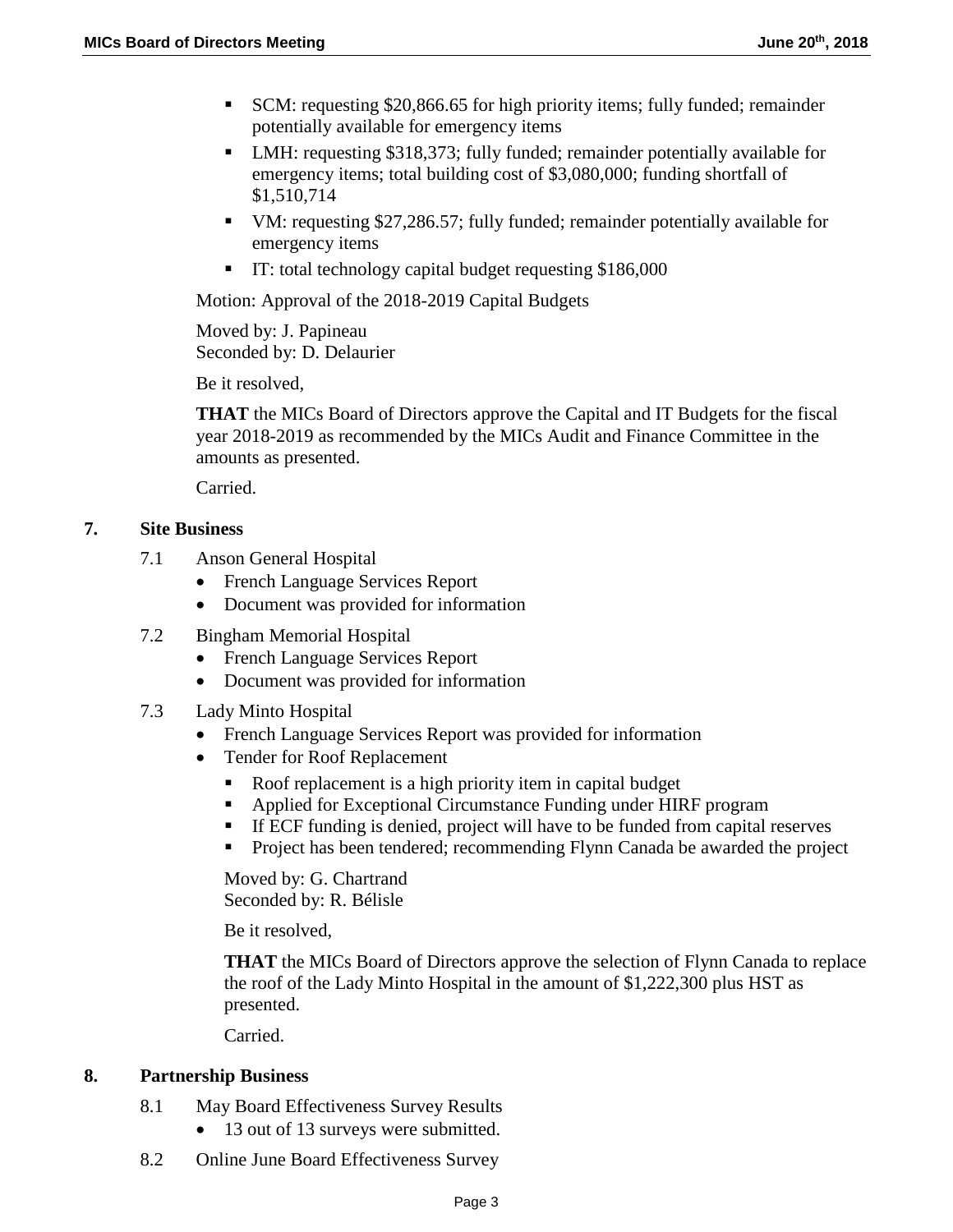- The survey was emailed via Survey Monkey.
- 8.3 Election of Officers of the Board of Directors
	- P. Dorff called on the CEO to begin the nomination process

### **ELECTION OF BINGHAM MEMORIAL HOSPITAL CHAIR**

- Nomination of B. Dennis was moved by Irma, seconded by Roy.
- No further nominations were presented.
- B. Dennis agreed to let his name stand.
- B. Dennis was then declared Chair for the 2018/2019 fiscal year.
- The meeting was turned over to the Chair to conduct the remainder of elections.

### **ELECTION OF BINGHAM MEMORIAL HOSPITAL VICE-CHAIR**

- Nomination of I. Clarke was moved by Roy, seconded by Bob.
- No further nominations were presented.
- I. Clarke agreed to let her name stand.
- I. Clarke was then declared Vice-Chair for the 2018/2019 fiscal year.

#### **ELECTION OF BINGHAM MEMORIAL HOSPITAL TREASURER**

- Nomination of R. Onlock was moved by Irma, seconded by Bob.
- No further nominations were presented.
- R. Onlock agreed to let his name stand.
- R. Onlock was then declared Treasurer for the 2018/2019 fiscal year.

#### **ELECTION OF ANSON GENERAL HOSPITAL CHAIR**

- Nomination of P. Britton was moved by Stéphanie, seconded by Danielle.
- No further nominations were presented.
- P. Britton agreed to let his name stand.
- P. Britton was then declared Chair for the 2018/2019 fiscal year.
- The meeting was turned over to the Chair to conduct the remainder of elections.

## **ELECTION OF ANSON GENERAL HOSPITAL VICE-CHAIR**

- Nomination of D. Delaurier was moved by Stan, seconded by Stéphanie.
- No further nominations were presented.
- D. Delaurier agreed to let her name stand.
- D. Delaurier was then declared Vice-Chair for the 2018/2019 fiscal year.

#### **ELECTION OF ANSON GENERAL HOSPITAL TREASURER**

- Nomination of S. Denault was moved by Danielle, seconded by Stéphanie.
- No further nominations were presented.
- S. Denault agreed to let his name stand.
- S. Denault was then declared Treasurer for the 2018/2019 fiscal year.

## **ELECTION OF LADY MINTO HOSPITAL CHAIR**

- Nomination of P. Dorff was moved by Gilles, seconded by Renelle.
- No further nominations were presented.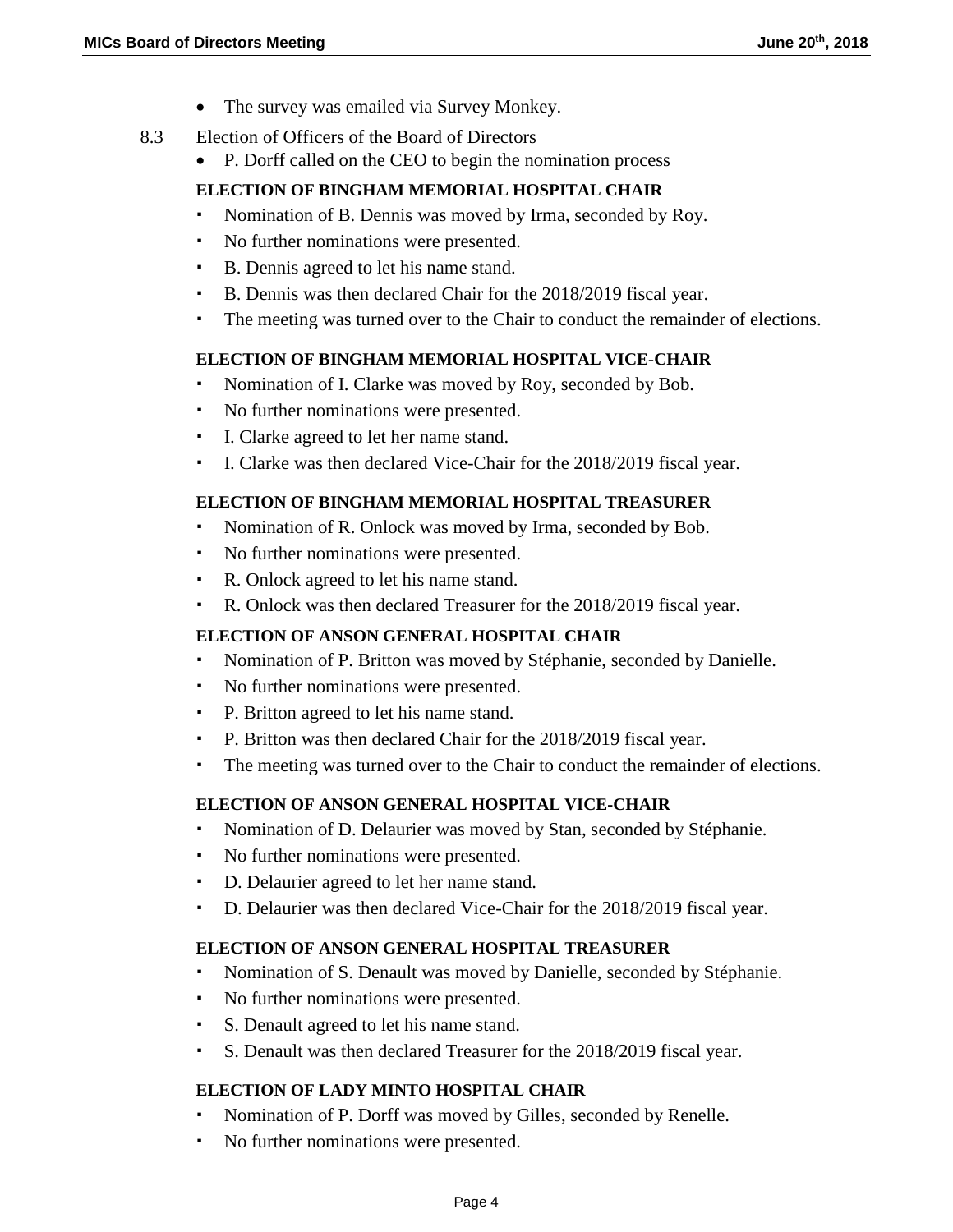- P. Dorff agreed to let her name stand.
- P. Dorff was then declared Chair for the 2018/2019 fiscal year.
- The meeting was turned over to the Chair to conduct the remainder of elections.

## **ELECTION OF LADY MINTO HOSPITAL VICE-CHAIR**

- Nomination of Gilles Chartrand was moved by Renelle, seconded by Julie.
- No further nominations were presented.
- G. Chartrand agreed to let his name stand.
- G. Chartrand was then declared Vice-Chair for the 2018/2019 fiscal year.

## **ELECTION OF LADY MINTO HOSPITAL TREASURER**

- Nomination of J. Papineau was moved by Gilles, seconded by Renelle.
- No further nominations were presented.
- J. Papineau agreed to let her name stand.
- J. Papineau was then declared Treasurer for the 2018/2019 fiscal year.
- 8.4 Signing of the Directors' Declaration
	- Each board member was asked to sign the declaration and return it to the EA

# **9. MICs News**

• The June MICs newsletter was provided for information

## **10. Next Meeting Date**

Wednesday, September  $19<sup>th</sup>$ , 2018 at 6:00 p.m. (BMH Lead Site)

## **11. In-Camera**

11.1 Motion to go in-camera

Moved by: R. Bélisle Seconded by: G. Chartrand

- 11.2 Discussion regarding board attendance
- 11.3 Discussion regarding physician privileges
- 11.4 Discussion regarding Chief of Staff's performance appraisal: deferred
- 11.5 Motion to go out of in-camera

Moved by: I. Clarke Seconded by: P. Britton

## **12. Motions:**

• Approval of physician privileges

Moved by: J. Papineau Seconded by: R. Onlock

Be it resolved,

THAT the MICs Board of Directors approve Dr. Jessica Kwapis' hospital privileges as a Surgical Assistant in the locum tenens category and Dr. James MacTavish in the locum tenens category as presented.